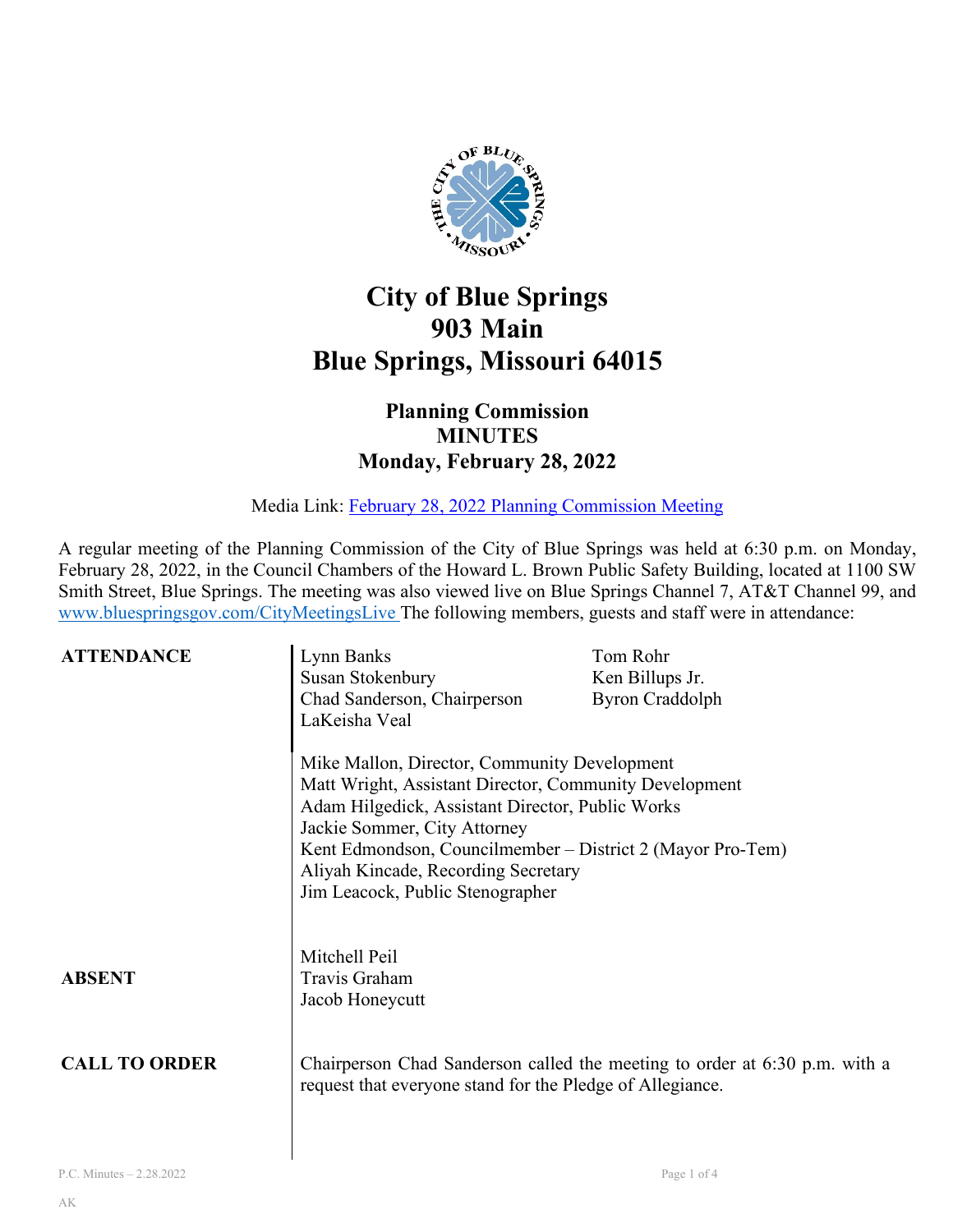| <b>CONSENT AGENDA</b><br><b>APPROVAL</b>                                                                                                                       | Chairperson Sanderson requested action on the Consent Agenda with a motion<br>by Commissioner Lynn Banks, a second from Commissioner Byron Craddolph<br>and a unanimous vote, the minutes of February 14, 2022 were approved as<br>submitted.                                                                                                                                                                                                                                                                                                                                                                                                                                                                                                              |  |
|----------------------------------------------------------------------------------------------------------------------------------------------------------------|------------------------------------------------------------------------------------------------------------------------------------------------------------------------------------------------------------------------------------------------------------------------------------------------------------------------------------------------------------------------------------------------------------------------------------------------------------------------------------------------------------------------------------------------------------------------------------------------------------------------------------------------------------------------------------------------------------------------------------------------------------|--|
| <b>AGENDA ITEM 2</b><br><b>PUBLIC HEARING /</b><br><b>REZONING / RZ-01-22-</b><br>8130 / "Lakeview Center<br>Business Park" / 2309, 2401,<br>& 2505 SW 40 Hwy. | The public hearing for Agenda Item 2 was opened at 6:32 p.m. with a request<br>for exhibits from the City Attorney. Ms. Jackie Sommer introduced Exhibits 1<br>through 8 for Agenda Item 2 into the public record on behalf of the applicant.<br>Exhibits:<br>1. Staff Report with attachments<br>2. Applicant Plans with attachments<br>3. Affidavit of Publication in The Examiner on February 12, 2022<br>4. 185 ft. Notification Map<br>5. Name/addresses of property owners withing 185 ft. of site<br>6. Title IV, Land Use Section - Blue Springs Code of Ordinances (by<br>reference)<br>7. 2014 Comprehensive Plan (by reference)<br>Matt Wright, Assistant Director, Community Development, presented the<br>request to the Planning Commission. |  |
| <b>QUESTIONS</b>                                                                                                                                               | None.                                                                                                                                                                                                                                                                                                                                                                                                                                                                                                                                                                                                                                                                                                                                                      |  |
|                                                                                                                                                                |                                                                                                                                                                                                                                                                                                                                                                                                                                                                                                                                                                                                                                                                                                                                                            |  |
| <b>APPLICANT</b>                                                                                                                                               | Nate Anderson, Lakeview Center Business Park, P.O. Box 6193, Leawood, KS<br>66206.<br>Mr. Anderson thanks the Planning Commission for the project consideration.<br>He describes he acquired the project four years ago and at that time the property<br>was dilapidated, due to an absentee owner. Over the last four years<br>improvements have been made and the site is currently fully occupied by tenants<br>with a waiting list. Mr. Anderson states the rezoning request is to allow<br>contractor type tenants to occupy the space legally and keep up with the growing<br>demand at the center.                                                                                                                                                  |  |
|                                                                                                                                                                |                                                                                                                                                                                                                                                                                                                                                                                                                                                                                                                                                                                                                                                                                                                                                            |  |
| <b>WITNESSES</b><br><b>IN FAVOR</b>                                                                                                                            | None.                                                                                                                                                                                                                                                                                                                                                                                                                                                                                                                                                                                                                                                                                                                                                      |  |
| <b>WITNESSES</b><br><b>OPPOSED</b>                                                                                                                             | None.                                                                                                                                                                                                                                                                                                                                                                                                                                                                                                                                                                                                                                                                                                                                                      |  |
| <b>HEARING CLOSED</b>                                                                                                                                          | The public hearing was closed at 6:37 p.m.                                                                                                                                                                                                                                                                                                                                                                                                                                                                                                                                                                                                                                                                                                                 |  |
| <b>MOTION</b><br><b>REZONING / RZ-01-22-</b><br>8130 / "Lakeview Center"<br>Business Park" / 2309, 2401,<br>& 2505 SW 40 Hwy.                                  | Commissioner Lynn Banks moved to approve the Rezoning / RZ-01-22-8130 /<br>"Lakeview Center Business Park" / 2309, 2401, & 2505 SW 40 Hwy.                                                                                                                                                                                                                                                                                                                                                                                                                                                                                                                                                                                                                 |  |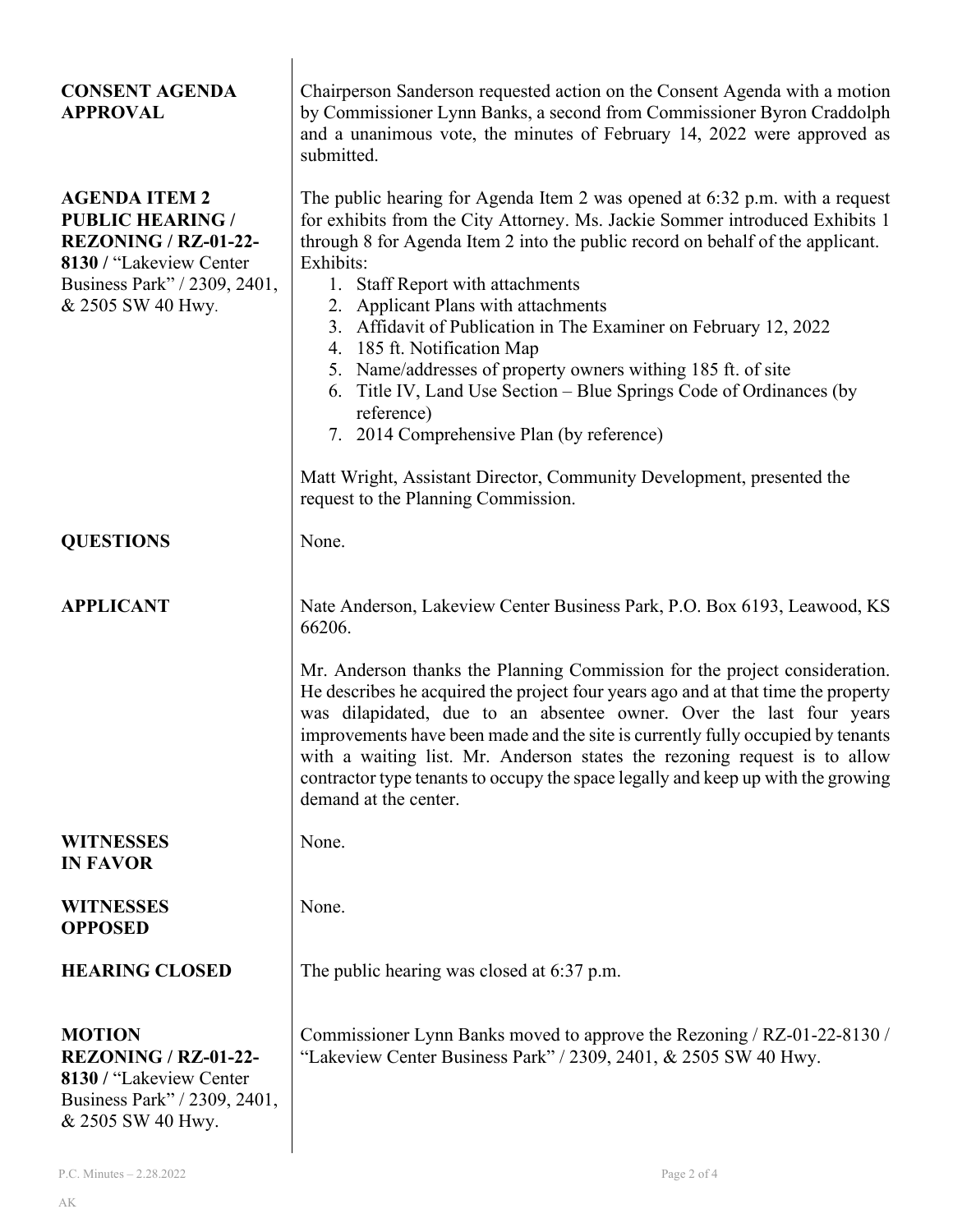| <b>SECOND</b>                                                                                                                                                                                                                                                                                       | Seconded by Commissioner LaKeisha Veal.                                                                                                                                                                                                                               |                                                                             |  |
|-----------------------------------------------------------------------------------------------------------------------------------------------------------------------------------------------------------------------------------------------------------------------------------------------------|-----------------------------------------------------------------------------------------------------------------------------------------------------------------------------------------------------------------------------------------------------------------------|-----------------------------------------------------------------------------|--|
| <b>VOTE</b>                                                                                                                                                                                                                                                                                         | Lynn Banks - Aye<br>Ken Billups Jr. $-Aye$<br>Tom $Rohr - Aye$<br>Susan Stokenbury - Aye<br>RECOMMENDED APPROVAL<br>$(7-Aye, 0-No)$<br>To be heard by City Council, Monday, March 7, 2022.                                                                            | Chad Sanderson, Chair - Aye<br>LaKeisha Veal - Aye<br>Byron Craddolph - Aye |  |
| <b>AGENDA ITEM 3</b><br><b>REZONING &amp; PD</b><br><b>CONCEPT PLAN / RZ-02-</b><br>22-8137 & PDC-02-22-8139<br>/ "Woodbine 3 <sup>rd</sup> Plat<br>(Courtyards at Woodbine)" /<br>Western terminus of SE<br>Woodbine Dr. and northern<br>terminus of SE Willow Creek<br>Rd.                        | Chairperson Chad Sanderson stated these items have been requested to be<br>continued to the Monday, March 14, 2022, Planning Commission agenda.<br>Chairperson Sanderson asked for a motion to continues these items.                                                 |                                                                             |  |
| <b>MOTION FOR</b><br><b>CONTINUANCE FOR</b><br><b>REZONING &amp; PD</b><br><b>CONCEPT PLAN / RZ-02-</b><br>22-8137 & PDC-02-22-8139<br>/ "Woodbine 3 <sup>rd</sup> Plat<br>(Courtyards at Woodbine)" /<br>Western terminus of SE<br>Woodbine Dr. and northern<br>terminus of SE Willow Creek<br>Rd. | Commissioner Lynn Banks moved to approve the continuance for the Rezoning<br>/ PD Concept Plan / RZ-02-22-8137 / PDC-02-22-8139 / Woodbine 3rd Plat<br>(Courtyards at Woodbine) / Western terminus of SE Woodbine Dr. and northern<br>terminus of SE Willow Creek Rd. |                                                                             |  |
| <b>SECOND</b>                                                                                                                                                                                                                                                                                       | Seconded by Commissioner Susan Stokenbury.                                                                                                                                                                                                                            |                                                                             |  |
| <b>VOTE</b>                                                                                                                                                                                                                                                                                         | Lynn Banks – Aye<br>Ken Billups Jr. $-Aye$<br>Tom Rohr - Aye<br>Susan Stokenbury - Aye<br><b>RECOMMENDED APPROVAL</b><br>$(7-Aye, 0-No)$<br>To be continued to the Monday, March 14, 2022, Planning Commission<br>agenda.                                             | Chad Sanderson, Chair - Aye<br>LaKeisha Veal - Aye<br>Byron Craddolph - Aye |  |